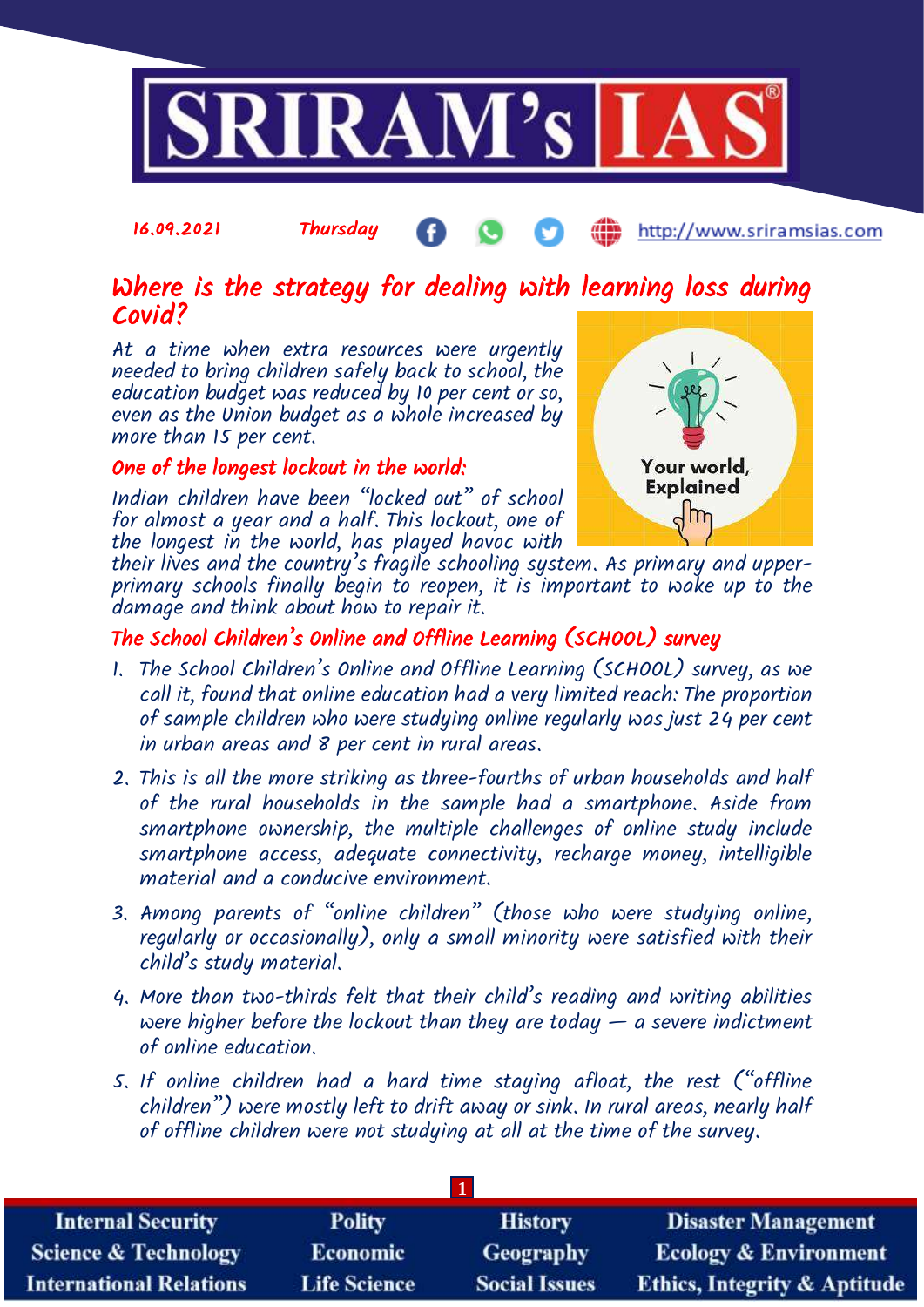

#### 16.09.2021 Thursday http://www.sriramsias.com

## Child literacy is in freefall

- 1. A simple reading test confirmed that child literacy rates have sunk well below ordinary levels. In the age group of  $8-12$  years, for instance, only half of the rural children were able to read a simple sentence.
- 2. Among those currently enrolled in Grade 3, only one-fourth could read more than a few words. Comparisons with the last population census, the National Family Health Surveys and the ASER surveys, all suggest that child literacy is in freefall.
- 3. Literacy is a basic tool of self-defence in modern society. Without it, children are exposed not only to economic hardship but also to lifelong powerlessness and exploitation.
- 4. Literacy is also a springboard for further study. A resurgence of mass illiteracy among children, if it is allowed to happen, could have dire and lasting consequences.
- 5. Instead of helping disadvantaged children, however, the schooling system is simply catapulting them two grades ahead of the class they were enrolled in before the lockout. Children who have forgotten the Hindi alphabet are now saddled with thick English textbooks.
- 6. The disconnect between the school curriculum and the learning levels of disadvantaged children is a chronic problem in India's stratified education system, but it is now taking absurd proportions. Without radical changes in curriculum and pedagogy, these children have no chance.

## Wide-ranging benefits of school participation

- 1. Alienation from the curriculum is just one part of the price children are likely to pay for this extended lockout.
- 2. For almost a year and a half, they have been deprived of the wide-ranging benefits of school participation  $-$  peer learning, new ideas, a safe environment, nutritional support, among others.
- 3. The central government, alas, seems to be in denial of the schooling crisis. This year, when extra resources were urgently needed to renovate schools, train teachers, prepare new learning material and initiate health-related precautions, the Finance Minister blissfully reduced the budget of the Department of School Education by 10 per cent or so, even as the Union Budget as a whole increased by more than 15 per cent.
- 4. To this day, the central government persists with its delusional faith in online education.

| <b>Internal Security</b>        | <b>Polity</b>       | <b>History</b>       | <b>Disaster Management</b>              |
|---------------------------------|---------------------|----------------------|-----------------------------------------|
| <b>Science &amp; Technology</b> | <b>Economic</b>     | Geography            | <b>Ecology &amp; Environment</b>        |
| <b>International Relations</b>  | <b>Life Science</b> | <b>Social Issues</b> | <b>Ethics, Integrity &amp; Aptitude</b> |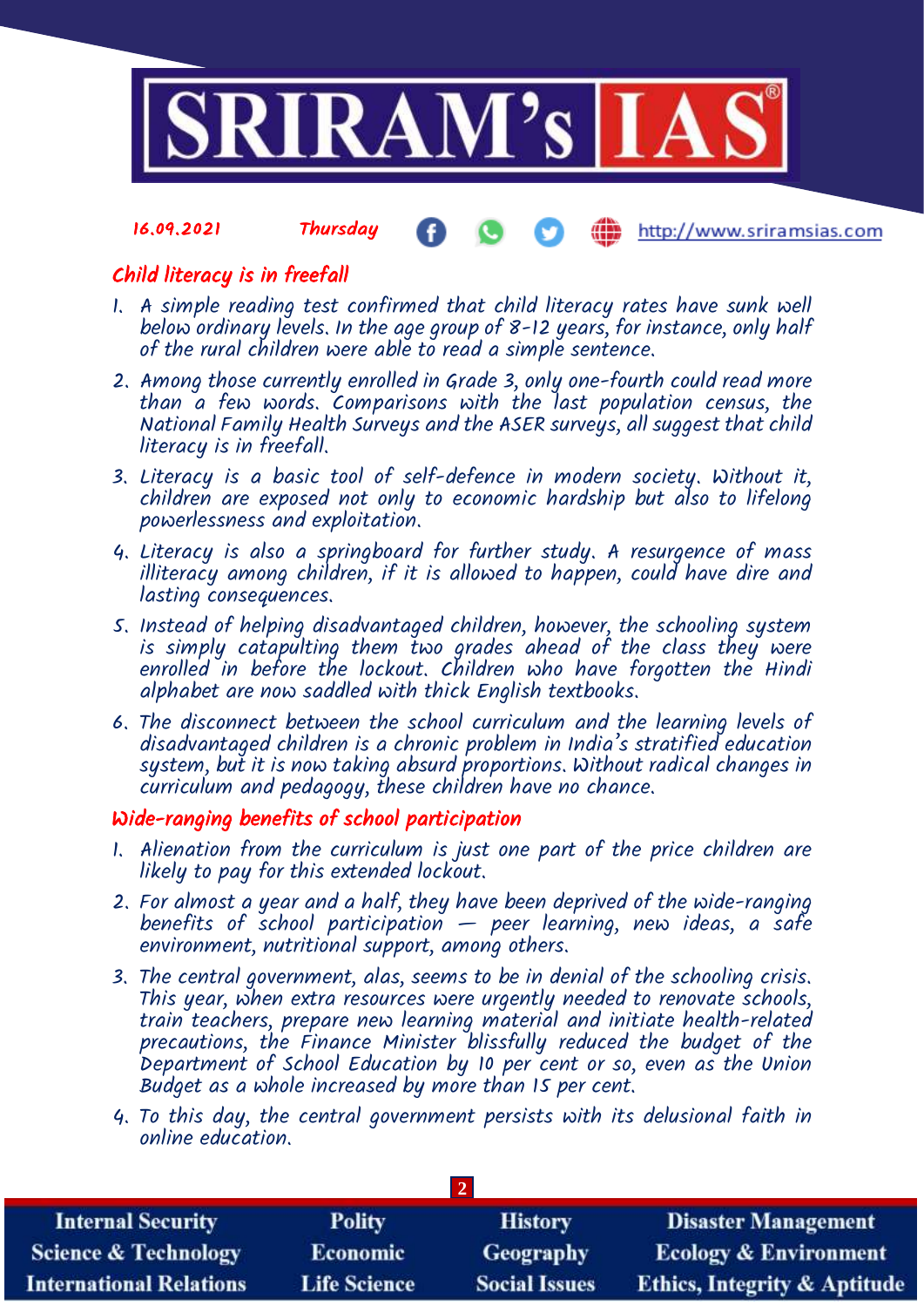

An enlightened strategy to deal with the schooling crisis is nowhere in sight. All eyes are on the country's educationists  $-$  thinkers and practitioners  $-$  for a way forward. As things stand, the system seems to be heading for business as usual (with the odd "bridge course" thrown in) as and when schools reopen. This is a recipe for disaster.

# There finally seems to be a path forward for GST. Centre and states must strike a bargain

States should give up their demand for an extension of the GST compensation mechanism, while the Centre should offer resources during an economic downturn.



## Three key changes are necessary:

Re-casting compensation, simplifying the rate structure and improving governance.

| $\overline{3}$                  |                     |                      |                                         |
|---------------------------------|---------------------|----------------------|-----------------------------------------|
| <b>Internal Security</b>        | <b>Polity</b>       | <b>History</b>       | <b>Disaster Management</b>              |
| <b>Science &amp; Technology</b> | <b>Economic</b>     | <b>Geography</b>     | <b>Ecology &amp; Environment</b>        |
| <b>International Relations</b>  | <b>Life Science</b> | <b>Social Issues</b> | <b>Ethics, Integrity &amp; Aptitude</b> |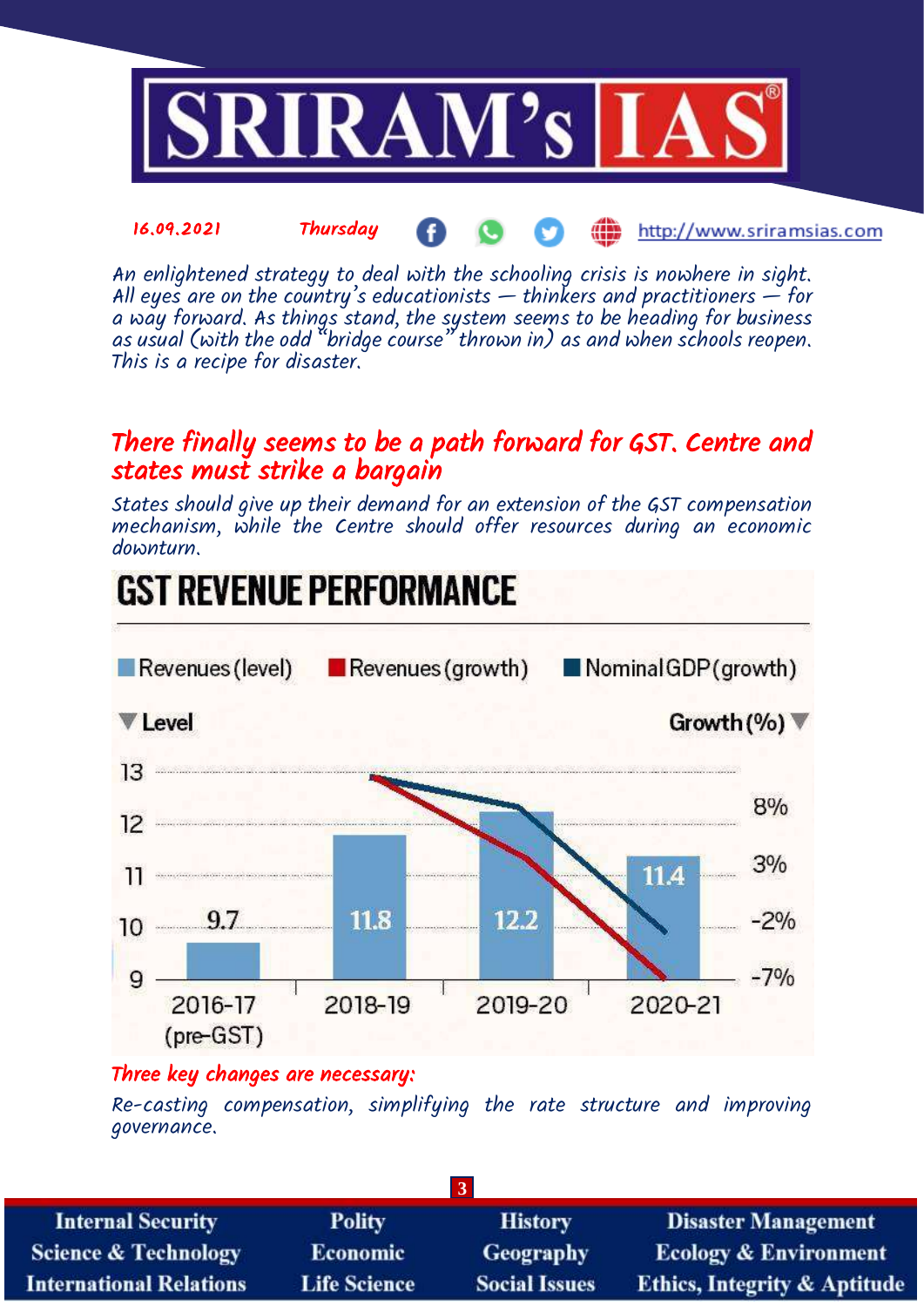

#### 16.09.2021 Thursday http://www.sriramsias.com

### A new counter-cyclical buffer

- 1. First, the principle of compensation must be re-cast, because the original needs have vanished and new ones have taken their place.
- 2. The last few years have exposed the vulnerability of the states to shocks. When Covid arrived, states' revenues collapsed, eviscerating their ability to spend on health and welfare precisely at the time when such spending was needed most and when states found their fiscal space constricted.
- 3. To prevent this situation from recurring, the authorities should create a revenue buffer that could be tapped in a time of need. And the most obvious source of funding is the GST, which accounts for over 40 per cent of the states' own revenues.
- 4. In sum, there is a bargain waiting to be struck: The states give up their demand for an extension of the compensation mechanism, while the Centre offers a new counter-cyclical buffer.
- 5. Put another way, the compensation guarantee should be converted into revenue insurance. As the figure shows, in good economic times, GST revenues will be robust but it is against downturns that states need protection.

#### Simplifying the rate structure

- 1. Second, the GST structure needs to be simplified and rationalised, as recommended by the Fifteenth Finance Commission and the Revenue Neutral Rate report.
- 2. To achieve the promised Good and Simple Tax, a new structure should have one low rate (between 8 and 10 per cent), one standard rate (between 16 and 18 per cent) and one rate for all demerit goods.

#### Improving governance

- 1. Finally, the GST Council's work needs tweaking.
- 2. In sum, after one and a half years of dispute, and with the economy showing signs of recovery, a path forward for the GST finally seems visible. This opportunity needs to be seized  $-$  and not just because of the inherent importance of the GST. India will fly or falter on the stake of cooperative federalism.
- 3. And cooperative federalism is not a gesture or one-off outcome. It is, above all, a disposition, resulting from quotidian democratic practice. By rehabilitating cooperative federalism's finest achievement  $-$  the GST  $$ the Centre and states can help restore India's broader economic prospects.

| <b>Internal Security</b>        | <b>Polity</b>       | <b>History</b>       | <b>Disaster Management</b>              |
|---------------------------------|---------------------|----------------------|-----------------------------------------|
| <b>Science &amp; Technology</b> | <b>Economic</b>     | Geography            | <b>Ecology &amp; Environment</b>        |
| <b>International Relations</b>  | <b>Life Science</b> | <b>Social Issues</b> | <b>Ethics, Integrity &amp; Aptitude</b> |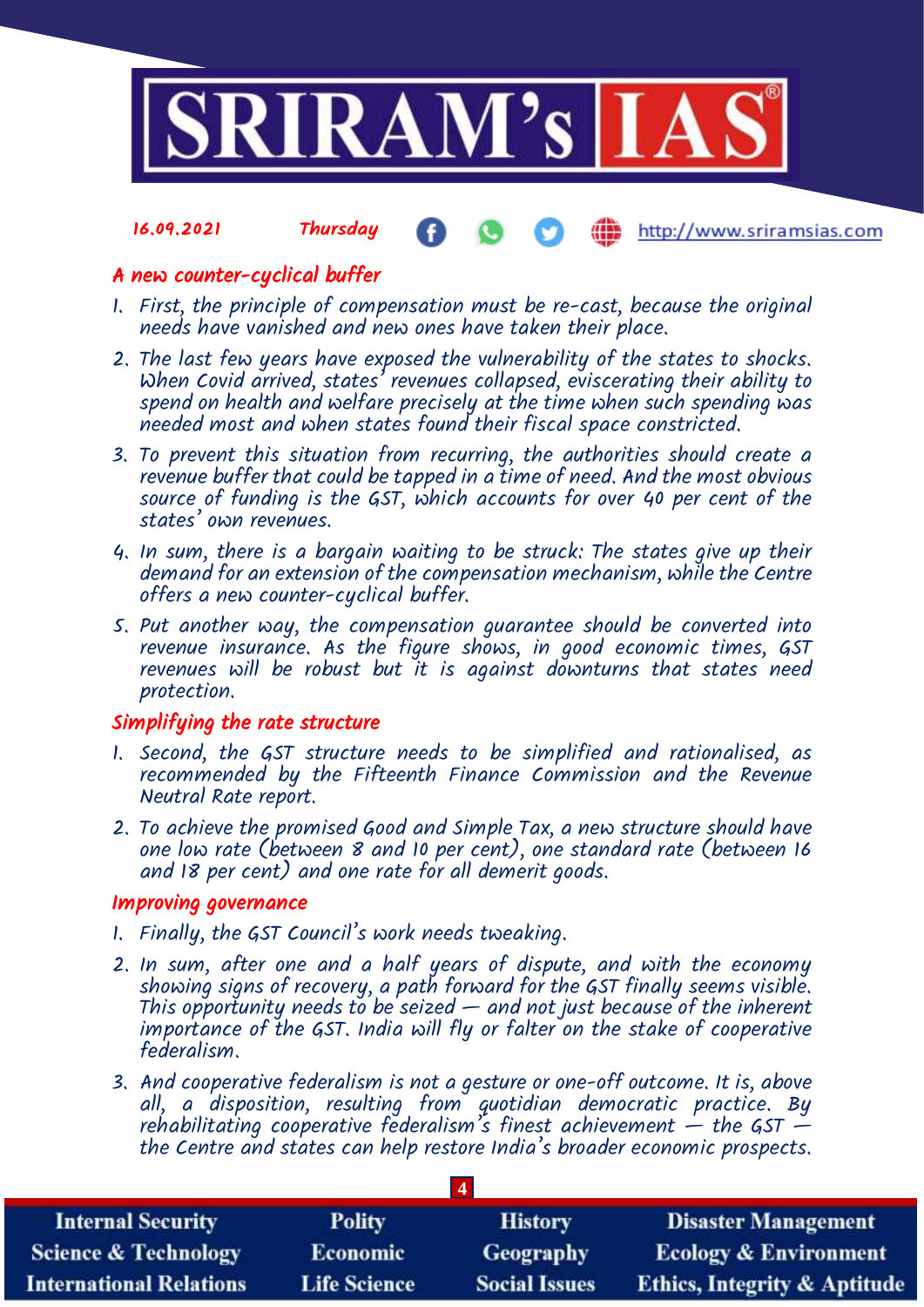

#### 16.09.2021 Thursday **(iii)** http://www.sriramsias.com

# Real democratic freedom is impossible without economic equality

There is no gainsaying that India has an accommodative democracy. It socio-economic inequalities, regional and sectoral imbalances.

#### Democracy means discussion, debate and dissent



- 1. Democracy is quintessentially about freedom. Rosa Luxemburg famously opined that real freedom is the freedom to disagree. In a functional sense, democracy means discussion, debate and dissent.
- 2. But in India, these are fast disappearing. There is a deliberative deficit. Public space is shrinking.
- 3. In India's case, inequality is the very base of our culture, an unquestioning acceptance of a "culture of inequality." Democracy is not an end in itself; it is a means to an end that should be socially defined and determined.
- 4. For instance, development, in a democratic sense, must be inclusive, equitable and sustainable. People should be the primary agents in the formulation, implementation, overseeing and evaluation of programmes and projects.

#### Power decentralization:

- 1. Under the much-acclaimed democratic decentralisation, what really happened was the devolution of certain centrally determined functions, responsibilities and resources to lower tiers of administration, without  $changing$  the power structures  $-$  social, economic, political, and religious.
- 2. Power, whether at the national, regional, local, corporate or family level, always tends towards centralisation. In this sense, power cannot be decentralised.
- 3. In other words, centralisation of power is not the problem and its decentralisation is not the solution. Power itself is the problem, as it is always used by the powerful against the powerless, by the strong against the weak, by the rich against the poor.

| <b>Internal Security</b>        | <b>Polity</b>       | <b>History</b>       | <b>Disaster Management</b>              |
|---------------------------------|---------------------|----------------------|-----------------------------------------|
| <b>Science &amp; Technology</b> | <b>Economic</b>     | Geography            | <b>Ecology &amp; Environment</b>        |
| <b>International Relations</b>  | <b>Life Science</b> | <b>Social Issues</b> | <b>Ethics, Integrity &amp; Aptitude</b> |